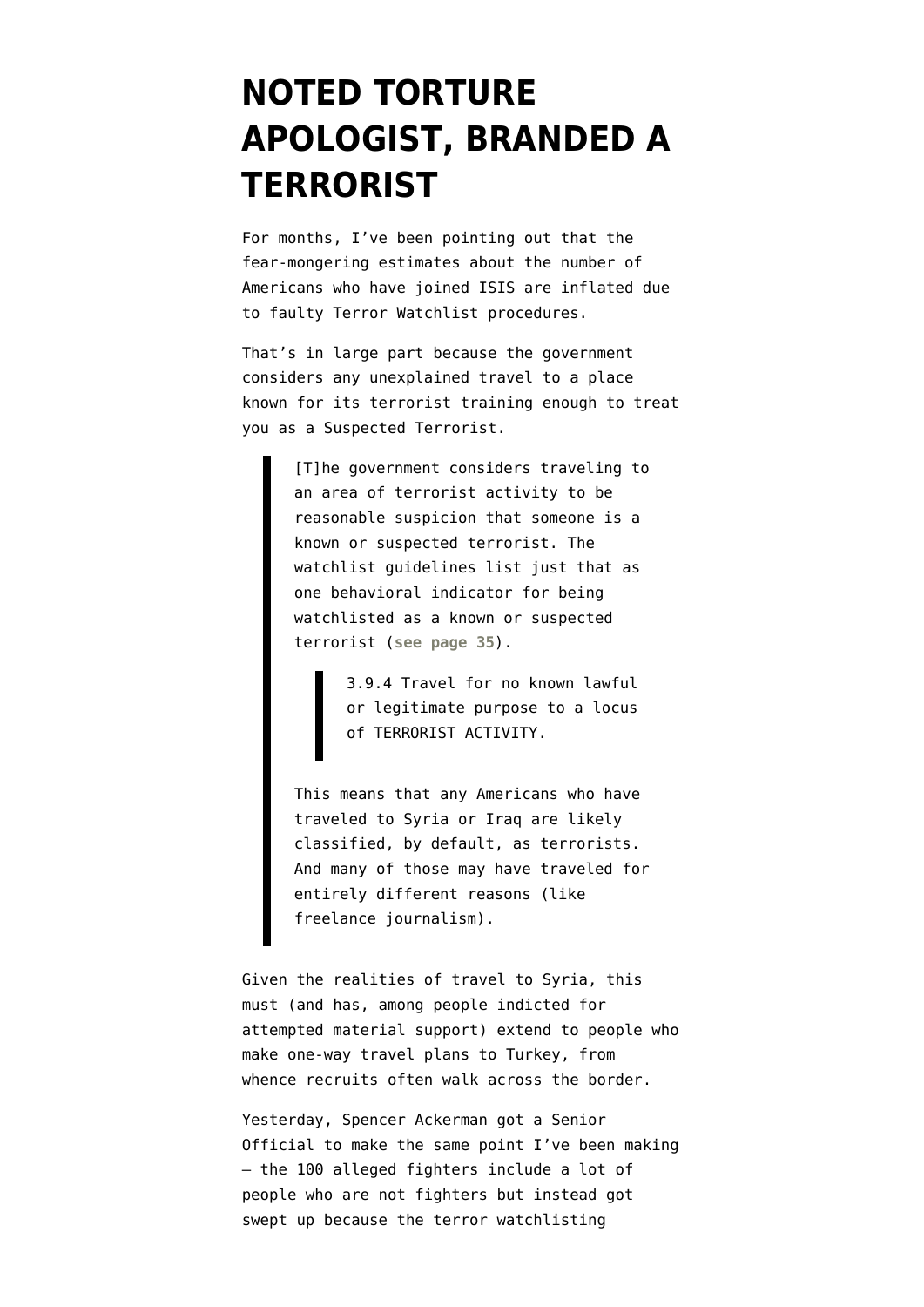## process is way too dysfunctional.

The US government believes there are 20 to 30 Americans currently fighting in Syria for the panoply of jihadist groups there, according to a senior official.

The estimate is less than an earlier and much-quoted assessment of approximately 100 Americans taking part in Syria's civil war and the spillover violence in neighboring Iraq, where the Islamic State militant group (Isis) has launched a war of conquest.

A senior administration official, speaking to the Guardian on condition of anonymity, said that the estimate of roughly 100 represented all Americans who have travelled to Syria or attempted to travel to Syria over the past 18 months, a qualification that US government spokespeople have typically not provided.

Not all of the 20 to 30 Americans went to Syria to join Isis. Some fight with rebel groups resisting the regime of dictator Bashar al-Assad or rival jihadist groups.

## [snip]

Nor have all the 100-odd Americans who have travelled or attempted to travel to Syria in the past year and a half gone to fight. The estimate also includes humanitarian aid workers and others attempting to alleviate the Middle East's most brutal conflict, the official said.

## Told ya.

If you want to see how ridiculous this is in practice (or, perhaps, how ironically appropriate) consider the plight of Stephen Hayes, Dick Cheney's mouthpiece and all-around torture apologist. He recently got put on the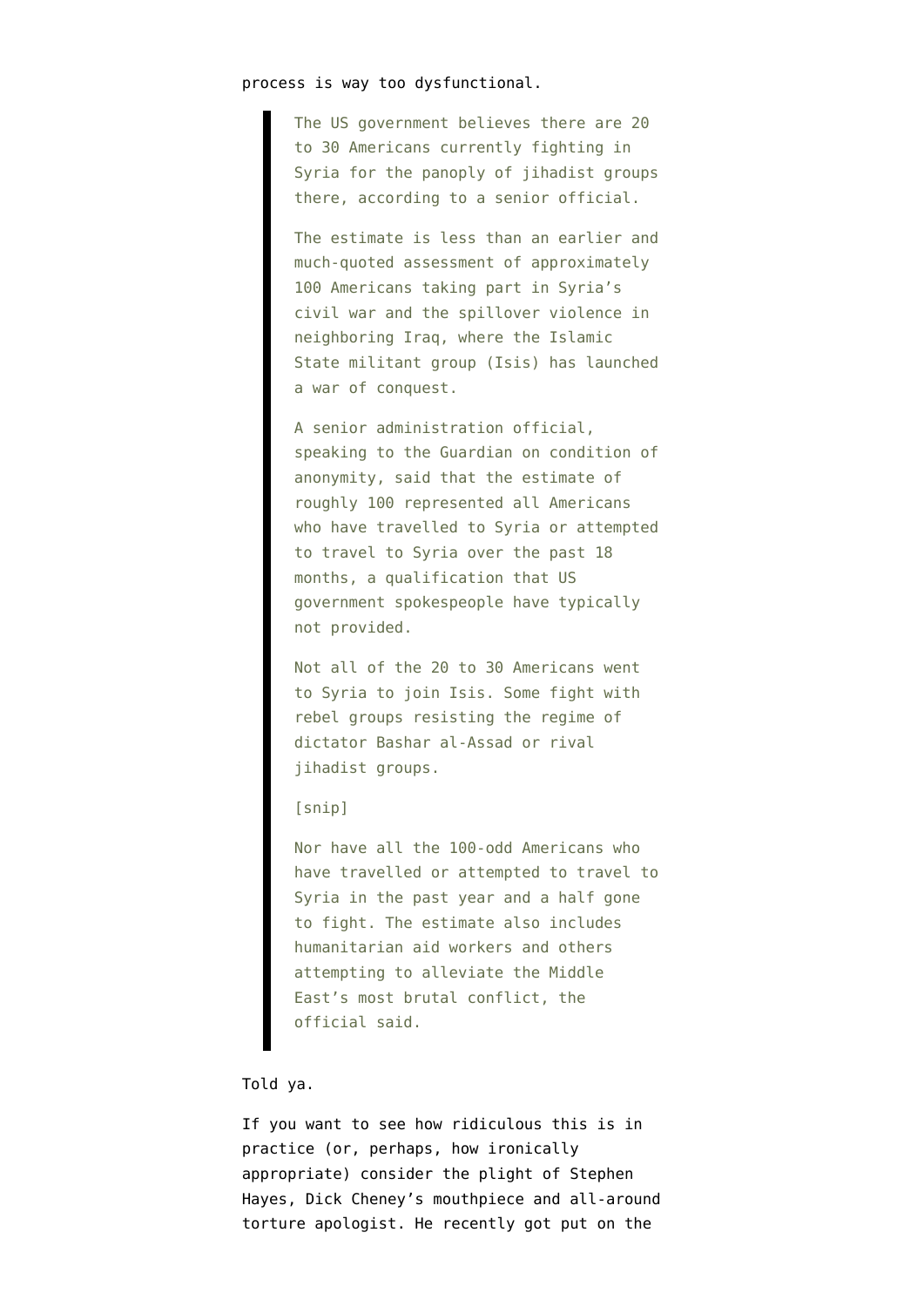Selectee list because — [he believes](http://www.politico.com/blogs/media/2014/09/stephen-hayes-on-dhs-terrorist-watchlist-195996.html) — he made a one way trip to Istanbul for what was actually a cruise but if you do lots of mindless dragnettery might appear like a trip to join Jabhat al-Nusra. (I wouldn't be surprised if he's two degrees from some suspect, given how broadly those things get defined and how many international acquaintances he has.)

> Hayes, who spoke to POLITICO by phone on Tuesday, suspects that the decision stems from U.S. concerns over Syria. Hayes and his wife recently booked a one-way trip to Istanbul for a cruise, and returned to the States, a few weeks later, via Athens.

It turns out Hayes is finding out the same thing I learned when my white northern European overeducated spouse went through the immigration process. Even for people who have resources and perfect English, making the bureaucracy work the way it is supposed to can be daunting.

> At the time of our conversation, Hayes was on the DHS website trying to fill out forms to get his name cleared. It wasn't going well.

"Not surprisingly, it's confusing," Hayes said. "The first time I did it, the whole site froze. Now it's asking me for my passport number and a bunch of other information. Then I think I'm supposed to submit an actual copy of my passport, which I obviously can't do electronically."

Yes, I admit some glee that some like Hayes got swept up in the mindless dragnettery his boss championed. But even Hayes — whose life will soon be back to normal, I imagine — does not deserve this pointless harassment.

Consider how much worse this accidental terrortourism is for Muslims who can't run to the press which will mock their plight?